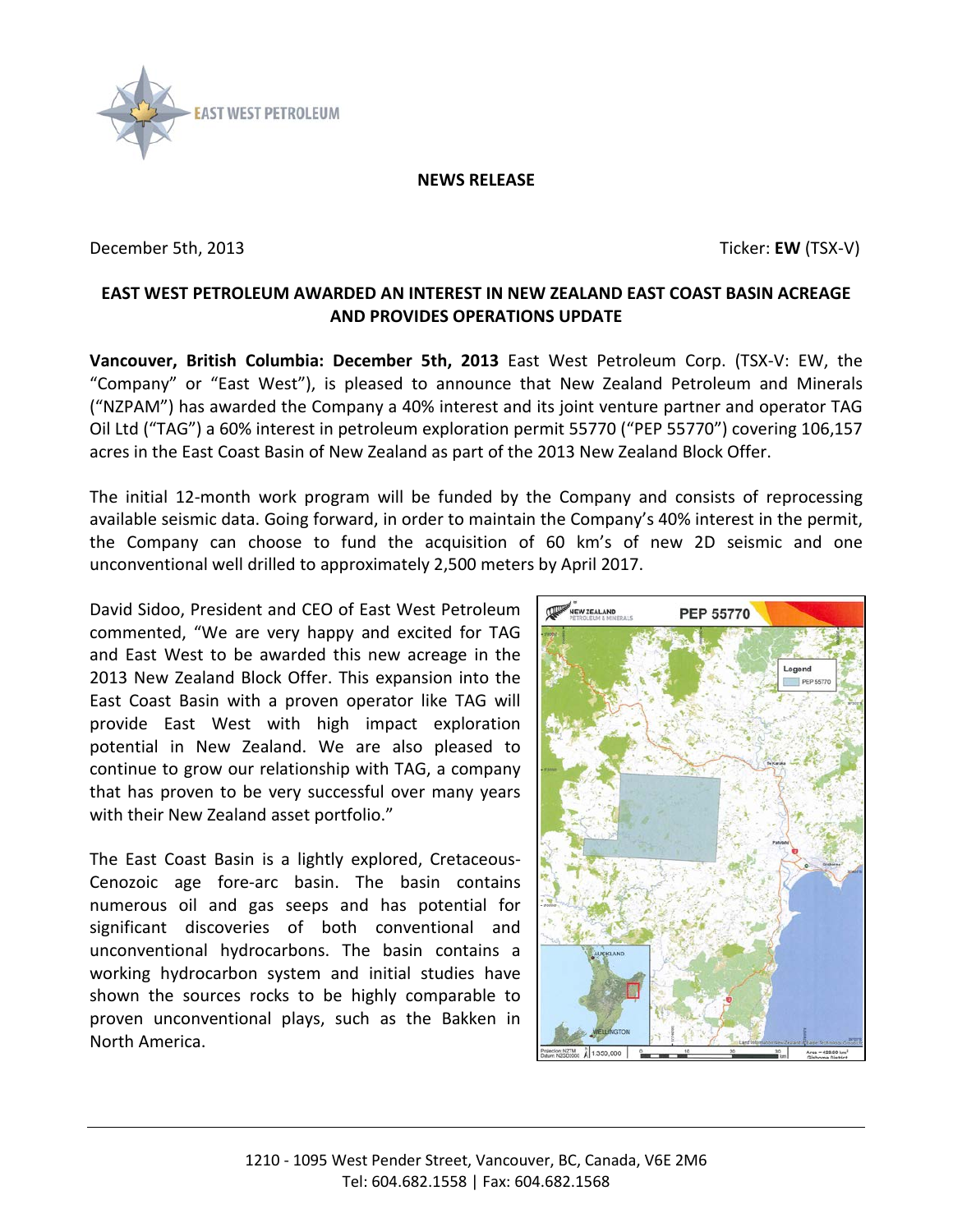## **Cheal E Update**

The Company has been informed by TAG that the Cheal-E4 well located in the Cheal North permit (PEP 54877) has reached a total depth of 2,235 meters, and that operations were completed on time and on budget. The Cheal-E5 well was immediately spudded by the Nova-1 drilling rig with the expectation of reaching total depth by mid-December.

In addition TAG has informed the Company that the Cheal-E1 well is expected to be placed back on production on December 9, 2013 after being temporarily shut-in for planned pressure and temperature analysis and that similar testing operations on Cheal-E2 through to Cheal-E5 will continue over the next two months with all successful wells expected to be placed on production throughout December and January. Initial oil produced during the Cheal-E1 test has been delivered to New Plymouth for subsequent sale and eventual export.

Additional information on East West's Taranaki exploration program can be found in the Company's press releases dated August  $19<sup>th</sup>$  and November  $14<sup>th</sup>$ .

## **About East West Petroleum Corp.**

East West Petroleum [\(http://www.eastwestpetroleum.ca\)](http://www.eastwestpetroleum.ca/) is a TSX Venture Exchange listed company established in 2010 to invest in international oil & gas opportunities. East West has built a diverse platform of attractive exploration assets covering an area over 1.6 million acres. In New Zealand, East West holds an interest in three exploration permits near to existing commercial production in the Taranaki Basin with a nine well drilling campaign, operated by TAG Oil Ltd. (TSX: TAO), is in progress. The Company also interests in four exploration concessions covering 1,000,000 acres in the prolific Pannonian Basin of western Romania with a subsidiary of Russia's GazpromNeft; a joint venture exploration program covering 8,000 gross acres in the San Joaquin Basin of California; an oil-prone exploration block of 100,000 acres in the Assam region of India with the three largest exploration and production Indian firms ONGC, Oil India and GAIL; and a 100% interest in a 500,000 acre exploration block onshore Morocco. The Company is now poised to enter operational phases in Romania, where it will be fully carried by its partner Gazprom-controlled Naftna Industrija Srbije in a seismic and 12 well drilling program now underway. The Company has adequate funds to cover all anticipated seismic and exploratory drilling operations through 2013.

Forward-looking information is subject to known and unknown risks, uncertainties and other factors that may cause the Company's actual results, level of activity, performance or achievements to be materially different from those expressed or implied by such forward-looking information. Such factors include, but are not limited to: the ability to raise sufficient capital to fund exploration and development; the quantity of and future net revenues from the Company's reserves; oil and natural gas production levels; commodity prices, foreign currency exchange rates and interest rates; capital expenditure programs and other expenditures; supply and demand for oil and natural gas; schedules and timing of certain projects and the Company's strategy for growth; competitive conditions; the Company's future operating and financial results; and treatment under governmental and other regulatory regimes and tax, environmental and other laws.